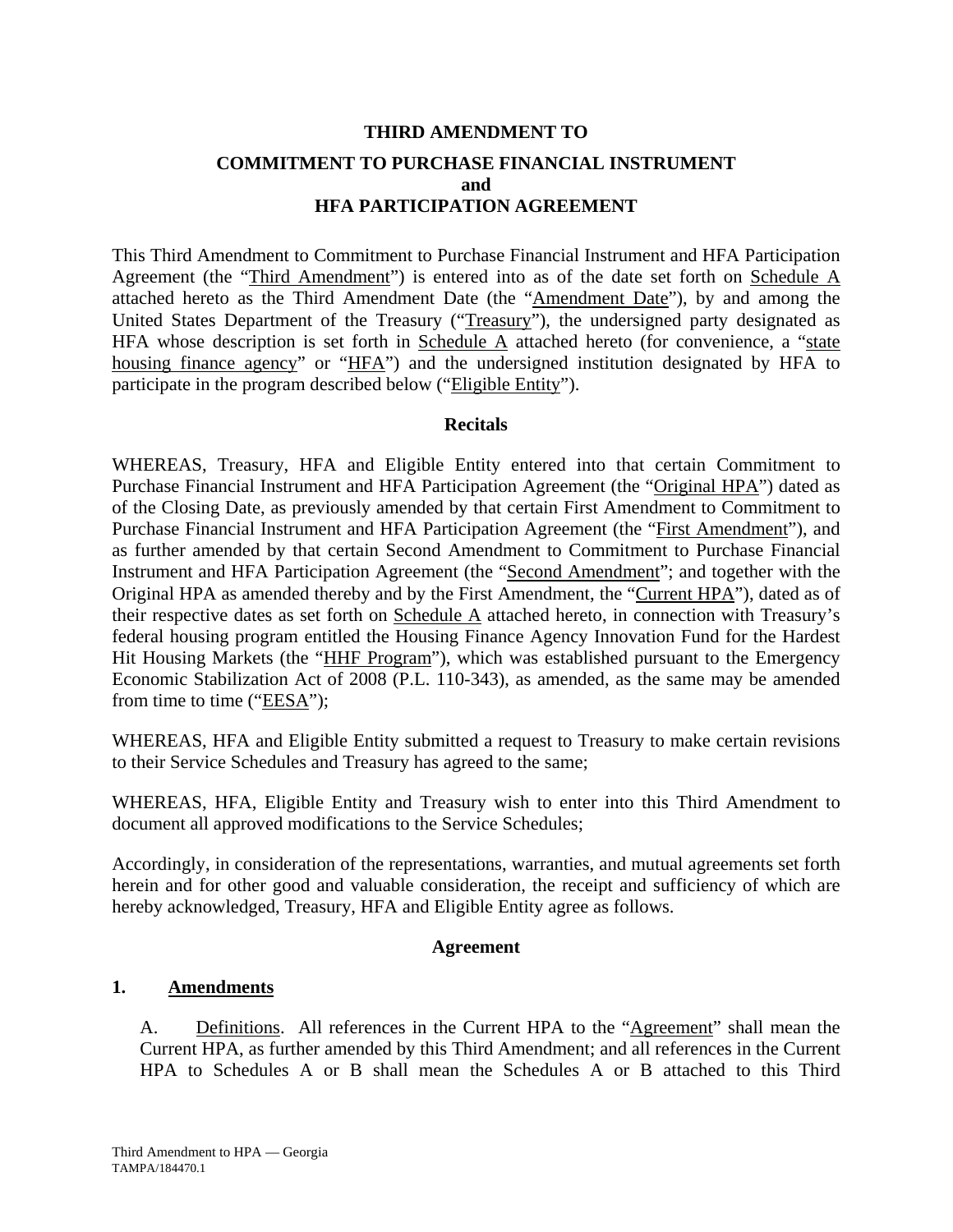Amendment. All references herein to the "HPA" shall mean the Current HPA, as further amended by this Third Amendment.

B. Schedule A. Schedule A attached to the Current HPA is hereby deleted in its entirety and replaced with Schedule A attached to this Third Amendment.

C. Schedule B. Schedule B attached to the Current HPA is hereby deleted in its entirety and replaced with Schedule B attached to this Third Amendment.

## **2. Representations, Warranties and Covenants**

A. HFA and Eligible Entity. HFA and Eligible Entity, each for itself, make the following representations, warranties and covenants to Treasury and the truth and accuracy of such representations and warranties and compliance with and performance of such covenants are continuing obligations of HFA and Eligible Entity, each as to itself. In the event that any of the representations or warranties made herein cease to be true and correct or HFA or Eligible Entity breaches any of its covenants made herein, HFA or Eligible Entity, as the case may be, agrees to notify Treasury immediately and the same shall constitute an Event of Default under the HPA.

(1) HFA and Eligible Entity each hereby certifies, represents and warrants as of the date hereof that each of the representations and warranties of HFA or Eligible Entity, as applicable, contained in the HPA are true, correct, accurate and complete in all material respects as of the date hereof. All covenants of HFA or Eligible Entity, as applicable, contained in the HPA shall remain in full force and effect and neither HFA, nor Eligible Entity is in breach of any such covenant.

(2) Eligible Entity has the full corporate power and authority to enter into, execute, and deliver this Third Amendment and any other closing documentation delivered to Treasury in connection with this Third Amendment, and to perform its obligations hereunder and thereunder.

(3) HFA has the full legal power and authority to enter into, execute, and deliver this Third Amendment and any other closing documentation delivered to Treasury in connection with this Third Amendment, and to perform its obligations hereunder and thereunder.

### **3. Miscellaneous**

A. The recitals set forth at the beginning of this Third Amendment are true and accurate and are incorporated herein by this reference.

B. Capitalized terms used but not defined herein shall have the meanings ascribed to them in the HPA.

C. Any provision of the HPA that is determined to be prohibited or unenforceable in any jurisdiction shall, as to such jurisdiction, be ineffective to the extent of such prohibition or unenforceability without invalidating the remaining provisions of the HPA, and no such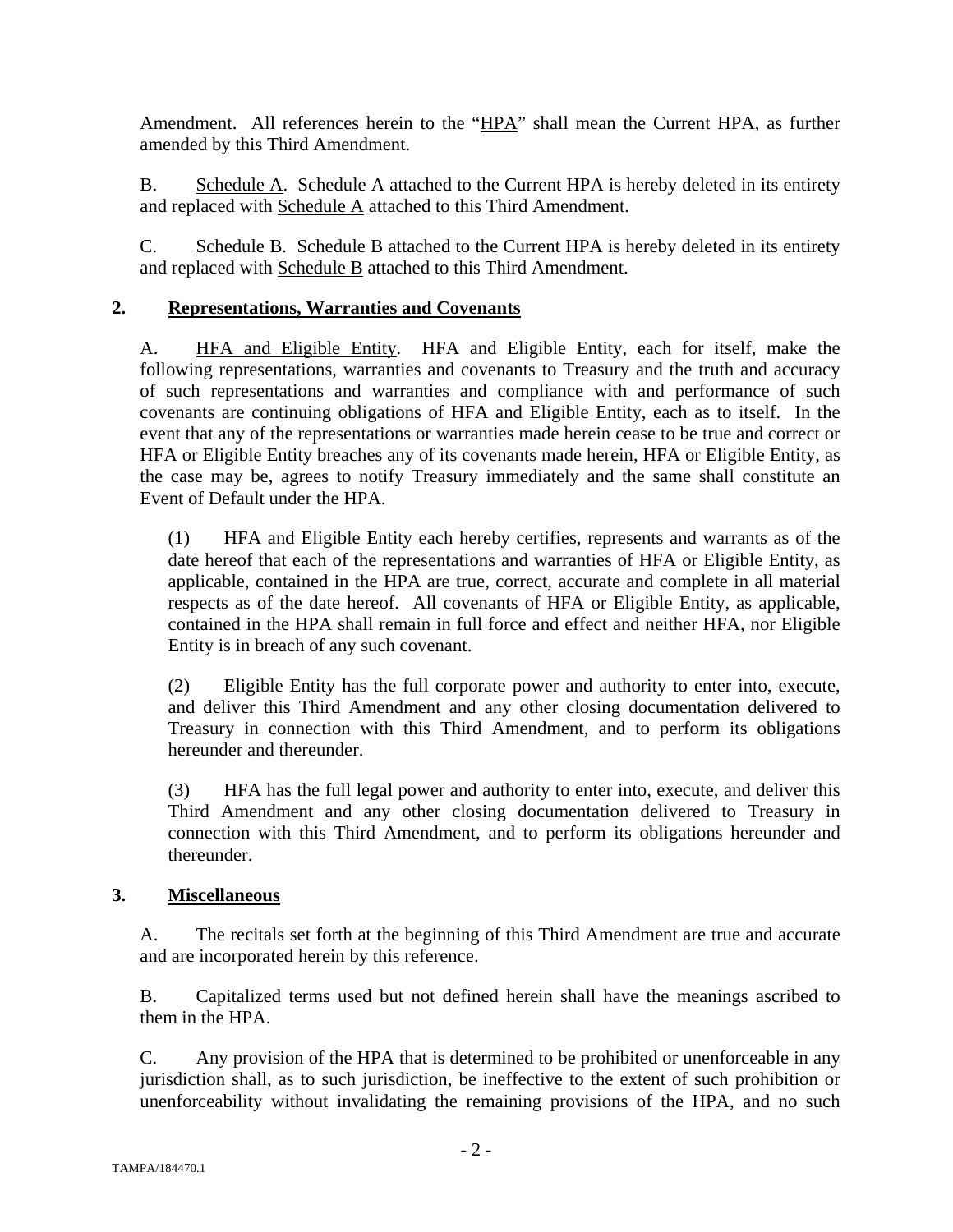prohibition or unenforceability in any jurisdiction shall invalidate such provision in any other jurisdiction.

D. This Third Amendment may be executed in two or more counterparts (and by different parties on separate counterparts), each of which shall be deemed an original, but all of which together shall constitute one and the same instrument. Facsimile or electronic copies of this Third Amendment shall be treated as originals for all purposes.

### [SIGNATURE PAGE FOLLOWS; REMAINDER OF PAGE INTENTIONALLY LEFT BLANK]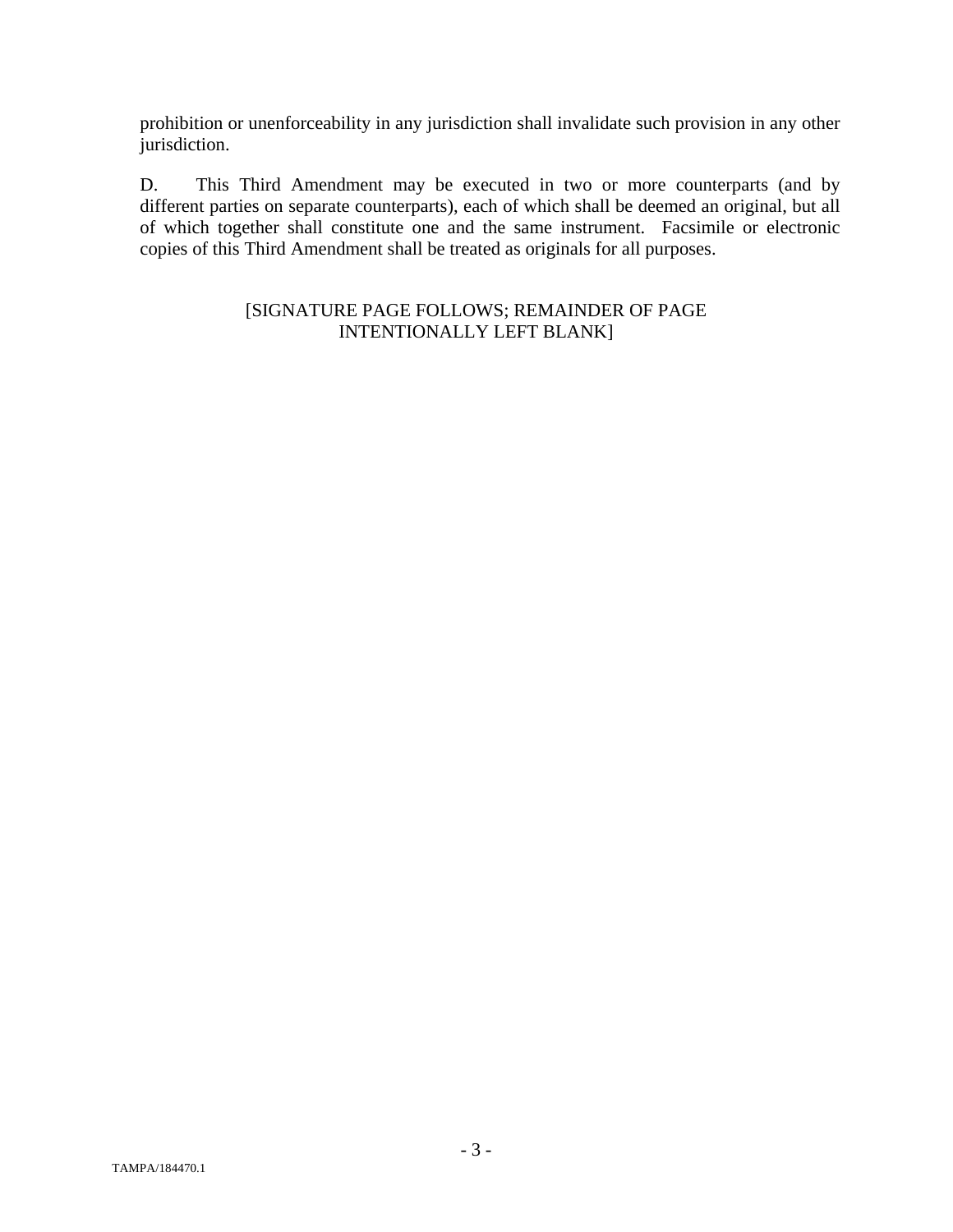**In Witness Whereof**, HFA, Eligible Entity and Treasury by their duly authorized officials hereby execute and deliver this Third Amendment to Commitment to Purchase Financial Instrument and HFA Participation Agreement as of the Amendment Date.

### **HFA**: **TREASURY**:

GEORGIA HOUSING AND FINANCE **AUTHORITY** 

UNITED STATES DEPARTMENT OF THE **TREASURY** 

By: /s/ Michael A. Beatty By: Name: Michael A. Beatty Name: Timothy G. Massad

Title: Executive Director Title: Acting Assistant Secretary for Financial Stability

### **ELIGIBLE ENTITY**:

GHFA AFFORDABLE HOUSING, INC.

By:  $\frac{|s|}{\text{Michael A. Beatty}}$ 

Name: Michael A. Beatty Title: Executive Director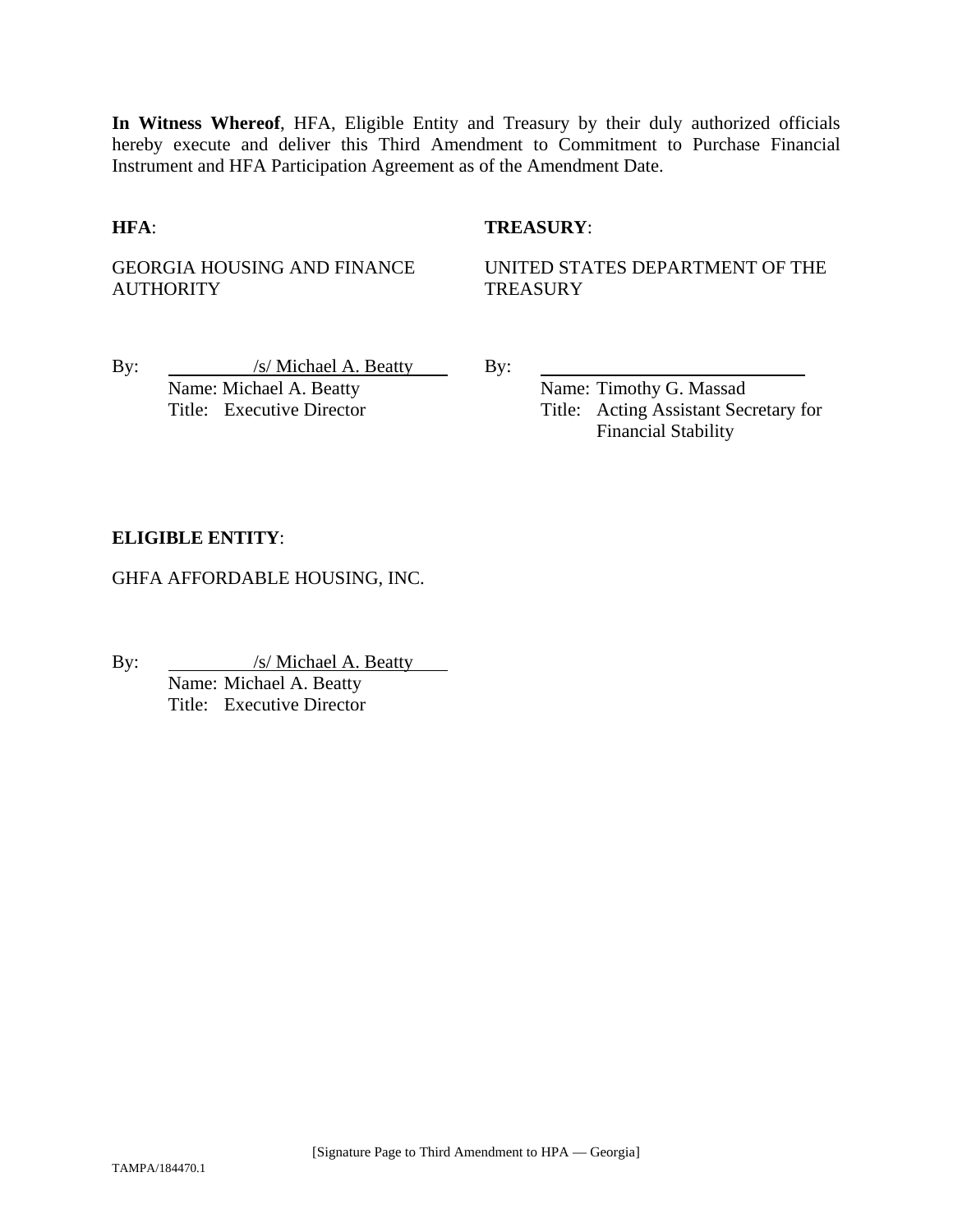In Witness Whereof, HFA, Eligible Entity and Treasury by their duly authorized officials hereby execute and deliver this Third Amendment to Commitment to Purchase Financial Instrument and HFA Participation Agreement as of the Amendment Date.

HFA:

#### TREASURY:

**GEORGIA HOUSING AND FINANCE AUTHORITY** 

 $\sim 100$  km s  $^{-1}$  m s  $^{-1}$ 

UNITED STATES DEPARTMENT OF THE **TREASURY** 

By:

Name: Title:

By:

Name: Timothy G. Massad

Title: Acting Assistant Secretary for **Financial Stability** 

### **ELIGIBLE ENTITY:**

GHFA AFFORDABLE HOUSING, INC.

By:

Name: Title:

[Signature Page to Third Amendment to HPA -- Georgia]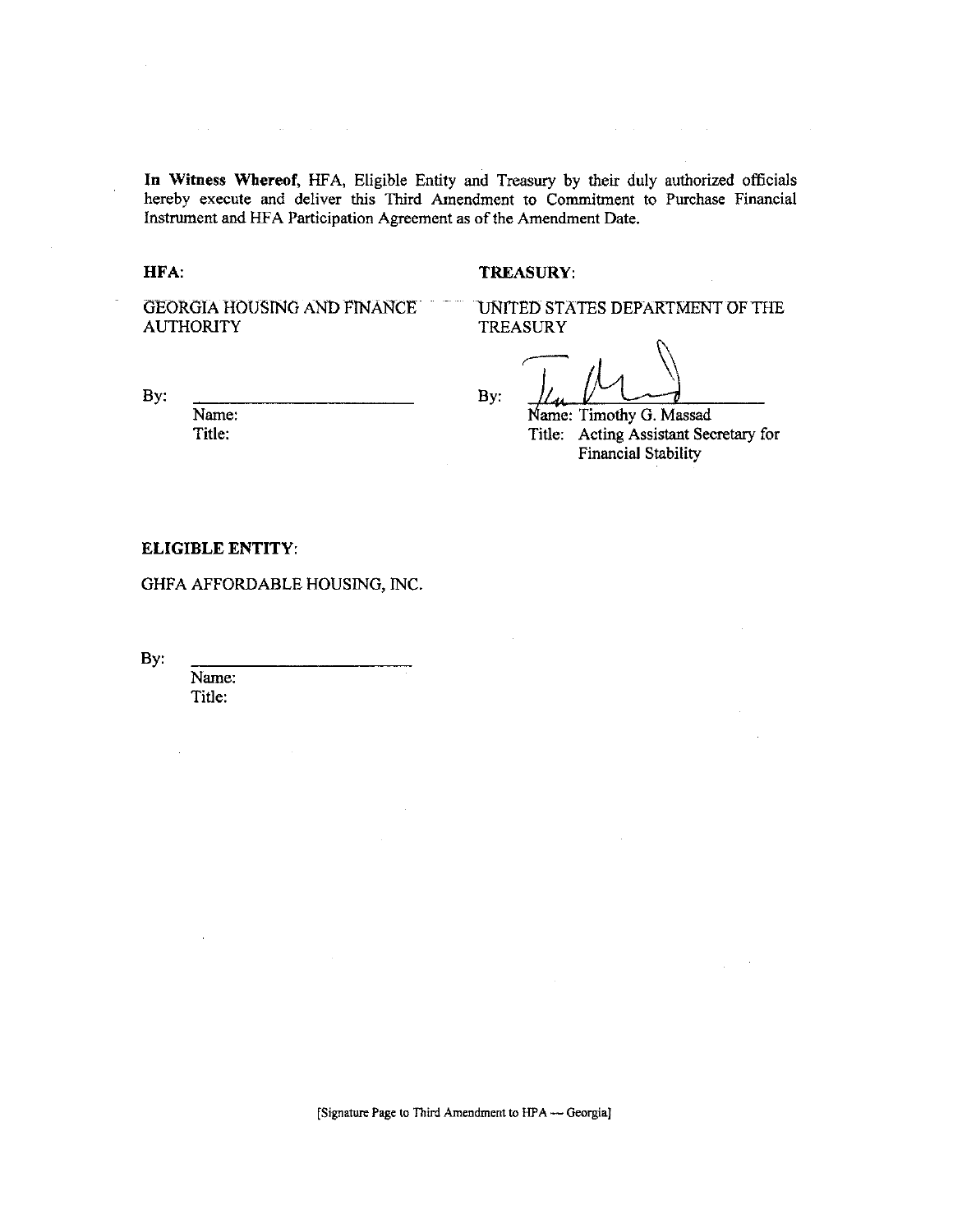# **EXHIBITS AND SCHEDULES**

Schedule A Basic Information

Schedule B Service Schedules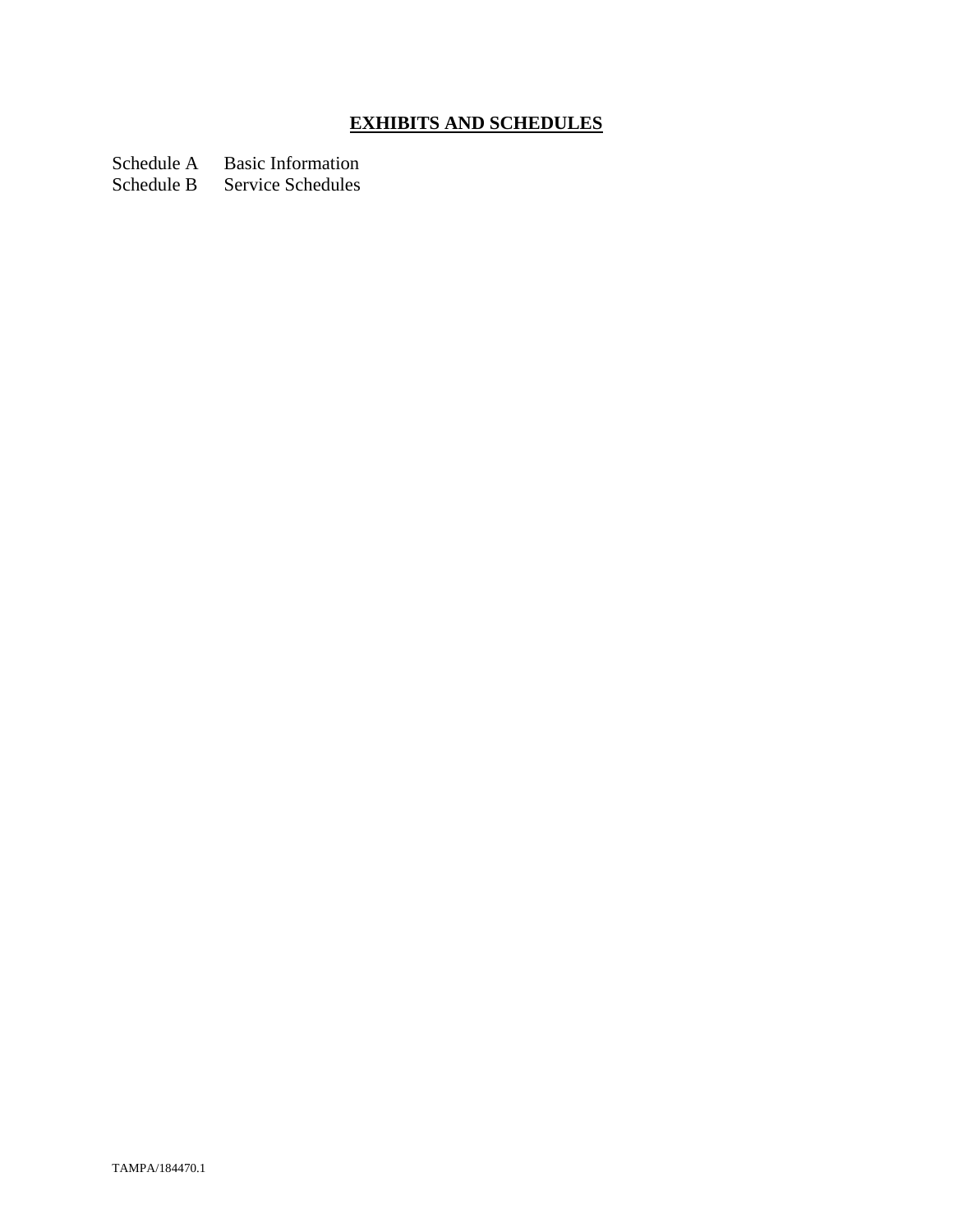### **SCHEDULE A**

## **BASIC INFORMATION**

Eligible Entity Information:<br>Name of the Eligible Entity: GHFA Affordable Housing, Inc. Corporate or other organizational form: Non-profit corporation Jurisdiction of organization: State of Georgia Notice Information:

| <b>HFA</b> Information:<br>Name of HFA: | Georgia Housing and Finance Authority                                                                                                                                              |
|-----------------------------------------|------------------------------------------------------------------------------------------------------------------------------------------------------------------------------------|
| Organizational form:                    | corporate and<br>politic,<br>body<br>A<br>instrumentality of the state and a public<br>performing an essential<br>corporation<br>governmental function (and not a state<br>agency) |
| Date of Application:                    | September 1, 2010                                                                                                                                                                  |
| Date of Action Plan:                    | September 1, 2010                                                                                                                                                                  |
|                                         |                                                                                                                                                                                    |

| Program Participation Cap:              | \$339,255,819.00 |  |
|-----------------------------------------|------------------|--|
| Portion of Program Participation Cap    |                  |  |
| <b>Representing Original HHF Funds:</b> | N/A              |  |

Notice Information: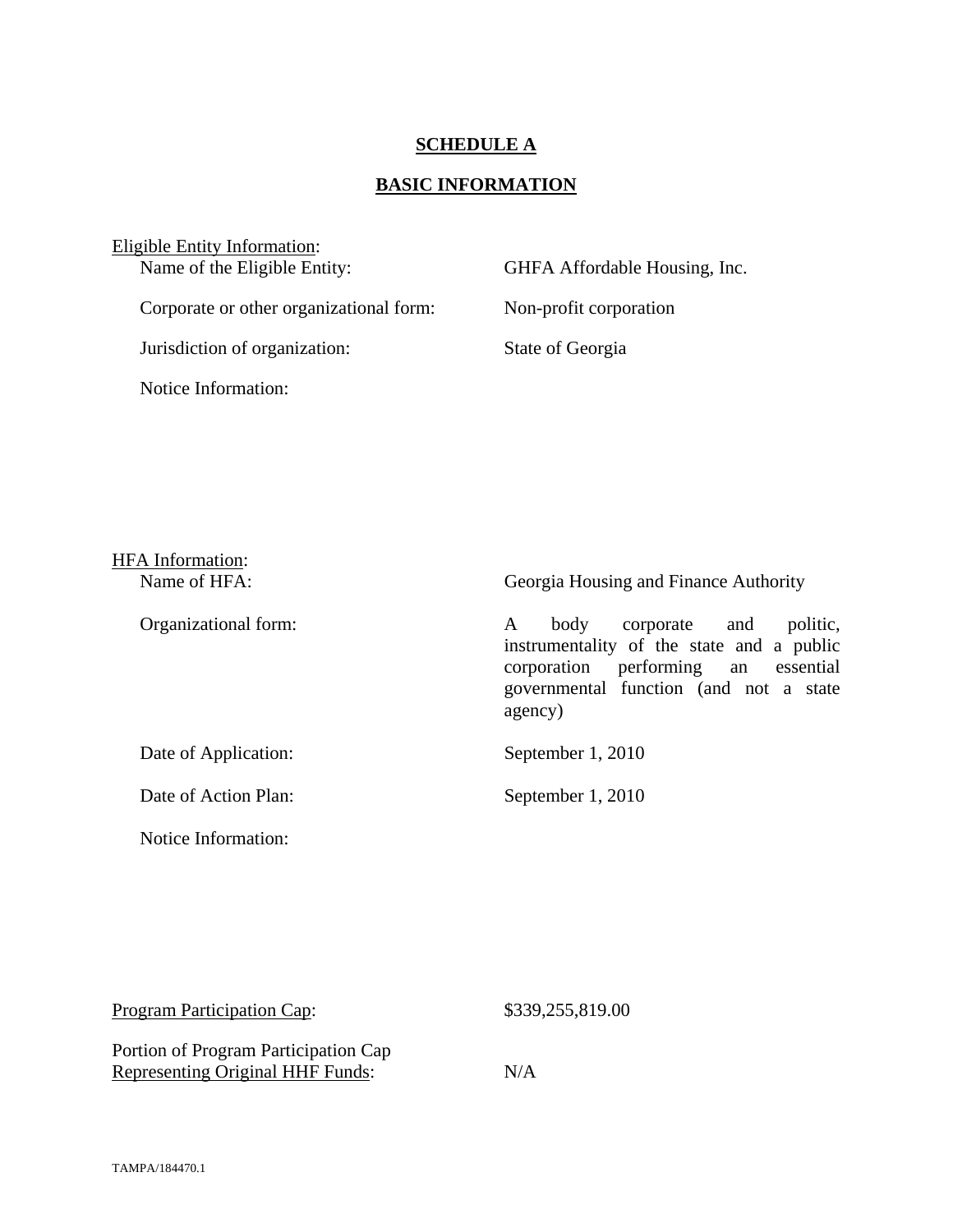| Portion of Program Participation Cap                   |                                                                                                                                                        |
|--------------------------------------------------------|--------------------------------------------------------------------------------------------------------------------------------------------------------|
| <b>Representing Unemployment HHF Funds:</b>            | \$126,650,987.00                                                                                                                                       |
| Permitted Expenses:                                    | \$27,283,006.00                                                                                                                                        |
| Closing Date:                                          | September 23, 2010                                                                                                                                     |
| <b>First Amendment Date:</b>                           | September 29, 2010                                                                                                                                     |
| <b>Second Amendment Date:</b>                          | December 16, 2010                                                                                                                                      |
| Third Amendment Date:                                  | June 28, 2011                                                                                                                                          |
| <b>Eligible Entity Depository Account Information:</b> | See account information set forth in the<br>Depository Account Control Agreement<br>between Treasury and Eligible Entity<br>regarding the HHF Program. |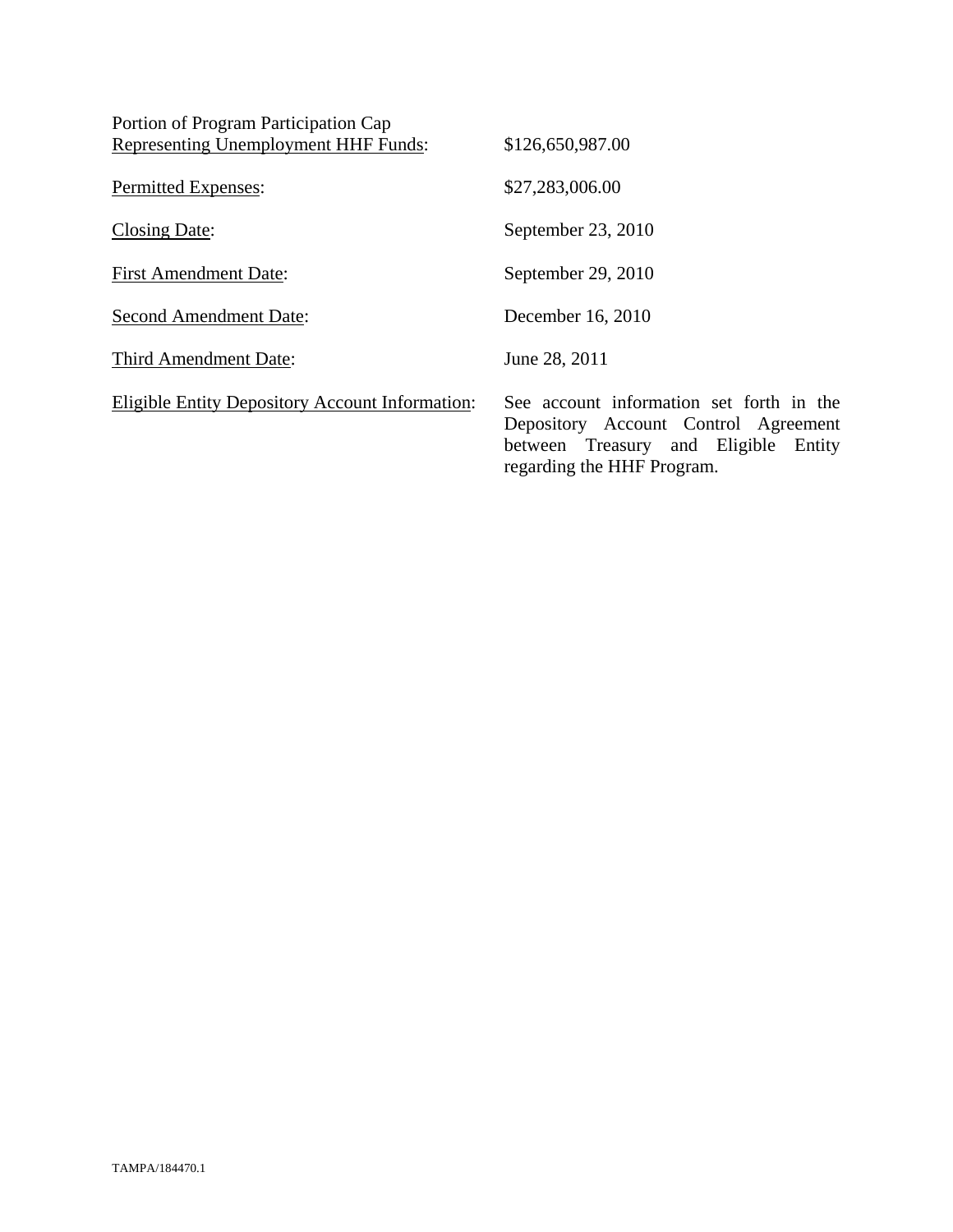### **SCHEDULE B**

### **SERVICE SCHEDULES**

The Service Schedules attached as Schedule B to the Current HPA are hereby deleted in their entirety and replaced with the attached Service Schedules (numbered sequentially as Service Schedule B-1, Service Schedule B-2, et. seq.), which collectively comprise Schedule B to the HPA.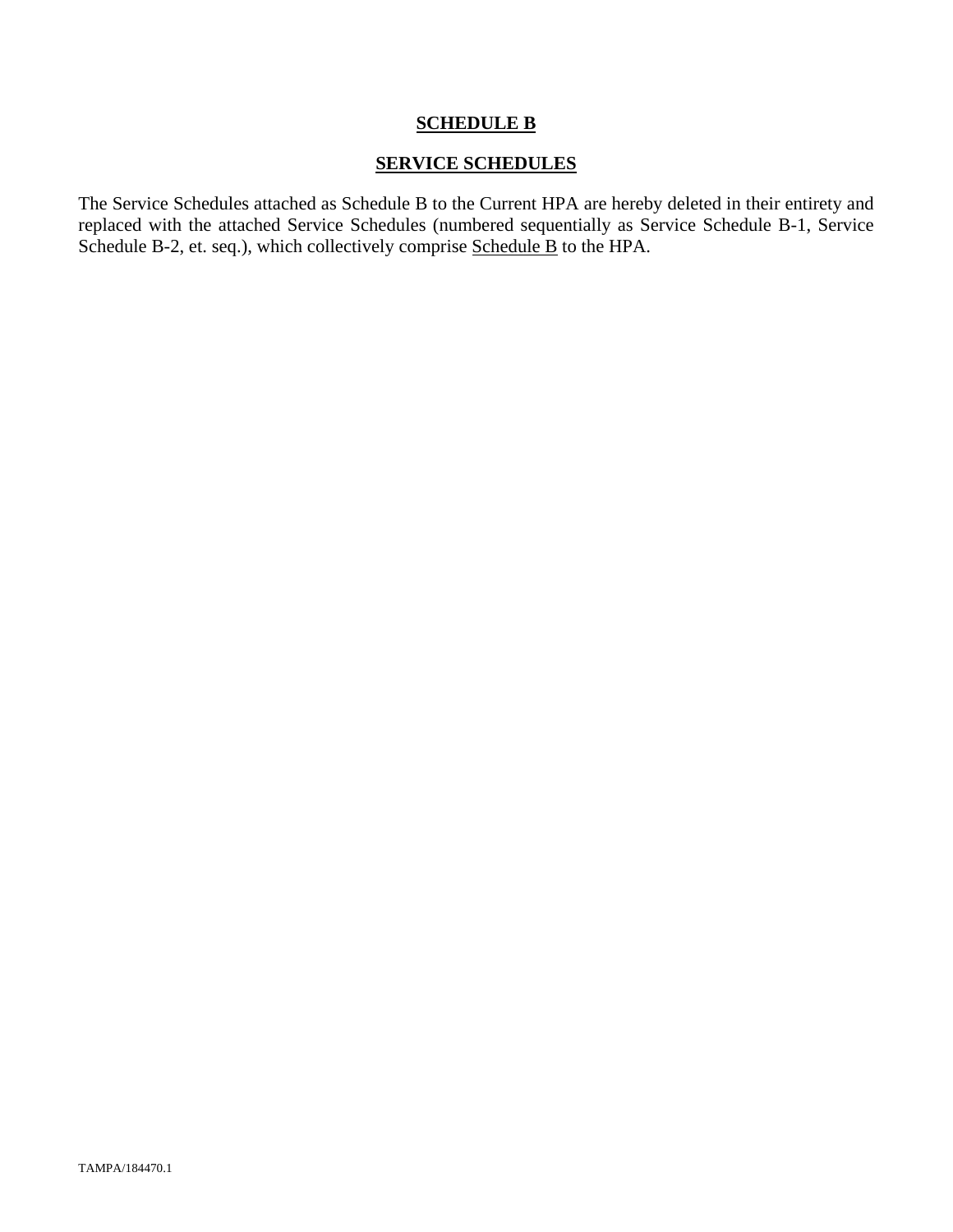# SERVICE SCHEDULE B-1

# **Georgia Housing Finance Authority**

# **Mortgage Payment Assistance (MPA)**

# **Summary Guidelines**

| 1. | <b>Program Overview</b>   | The Georgia Housing Finance Authority (GHFA) Mortgage<br>Payment Assistance (MPA) program will provide loans to |
|----|---------------------------|-----------------------------------------------------------------------------------------------------------------|
|    |                           | unemployed and substantially under-employed homeowners to                                                       |
|    |                           | help them remain in their homes and prevent avoidable                                                           |
|    |                           | foreclosures despite loss of income due to involuntary job loss.                                                |
|    |                           | Loan proceeds will be used to pay mortgage payments                                                             |
|    |                           | (including escrowed items) while the homeowner seeks                                                            |
|    |                           | employment or completes training for a new career. Full                                                         |
|    |                           | payments will be remitted to the homeowners' servicer each                                                      |
|    |                           | month. Homeowners will pay an affordable portion of the                                                         |
|    |                           | mortgage payment directly to GHFA.                                                                              |
| 2. | <b>Program Goals</b>      | The goal is to provide assistance over the next 5 years to 18,300                                               |
|    |                           | homeowners to prevent foreclosures. Mortgage Payment                                                            |
|    |                           | Assistance (MPA) will be provided as follows:                                                                   |
|    |                           |                                                                                                                 |
|    |                           | <b>Short-Term Assistance</b>                                                                                    |
|    |                           | Monthly mortgage payments to assist unemployed or                                                               |
|    |                           | substantially under-employed homeowners while they look for a                                                   |
|    |                           | new job.                                                                                                        |
|    |                           | <b>Reinstatement Assistance</b>                                                                                 |
|    |                           | One-time payment for homeowners who have found a new job                                                        |
|    |                           | and can make ongoing payments, but need help to bring their                                                     |
|    |                           | mortgage current and avoid foreclosure due to arrearages                                                        |
|    |                           | accumulated during a period of unemployment or substantial                                                      |
|    |                           | underemployment.                                                                                                |
| 3. | <b>Target</b>             | unemployed<br>Homeowners<br>who<br>substantially<br><b>or</b><br>are                                            |
|    | <b>Population/Areas</b>   | underemployed, and/or re-employed but need help bringing their                                                  |
|    |                           | mortgage current due to arrearages accumulated during a period                                                  |
|    |                           | of unemployment or substantial underemployment.                                                                 |
|    |                           | GHFA has determined that 65% of the counties throughout the                                                     |
|    |                           | state are "hard hit" due to the county's unemployment rate                                                      |
|    |                           | exceeding the state average for the past 12 months. As a result,                                                |
|    |                           | this Program will be available statewide.                                                                       |
| 4. | <b>Program Allocation</b> | \$311,972,813.00                                                                                                |
|    | (Excluding                |                                                                                                                 |
|    | <b>Administrative</b>     |                                                                                                                 |
|    |                           |                                                                                                                 |
|    | <b>Expenses</b> )         |                                                                                                                 |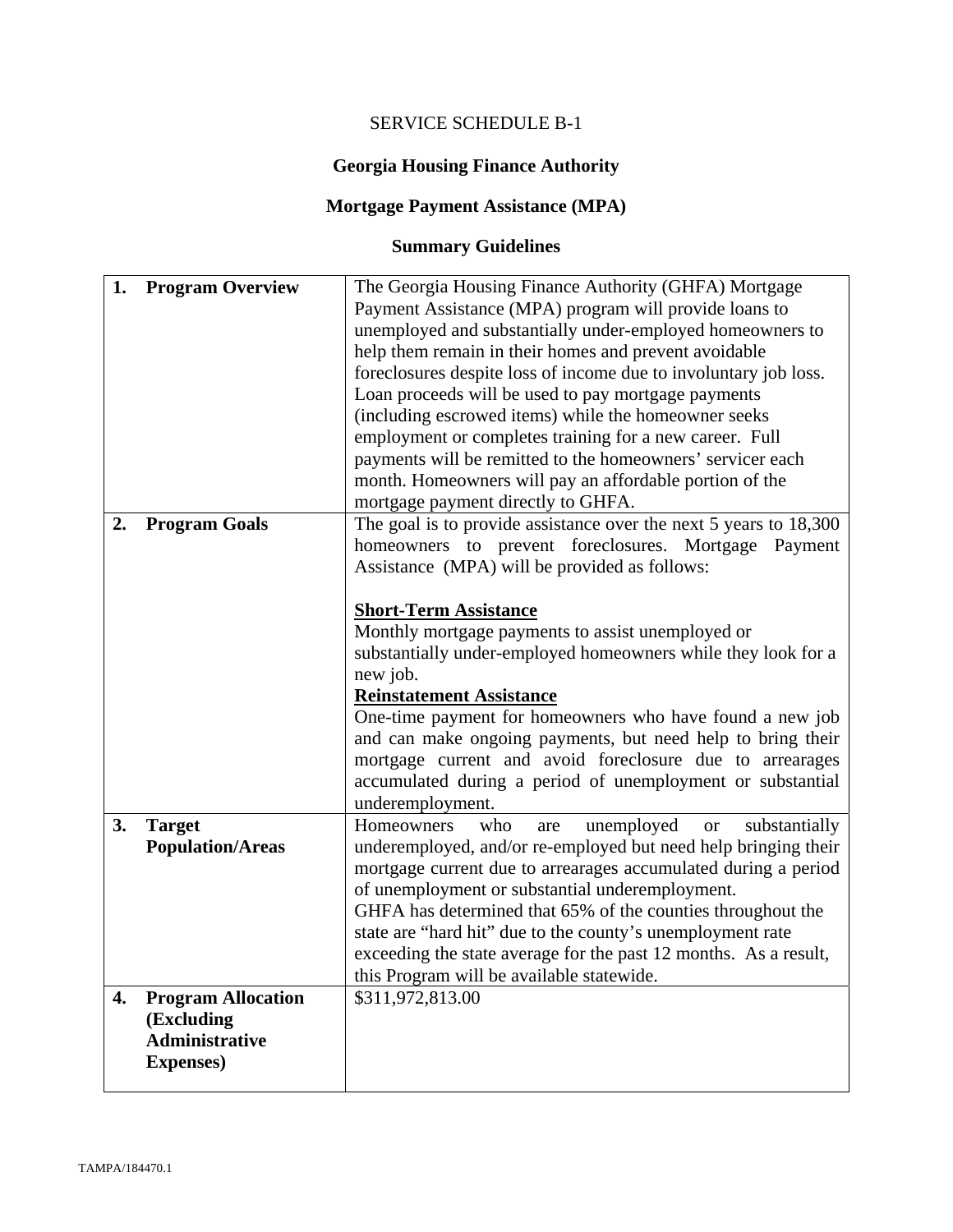| Criteria<br>unemployed or substantially under-employed and are at risk of<br>foreclosure, but with temporary assistance are likely to be<br>successful in retaining their homes. Homeowners will be<br>required to provide a financial hardship affidavit with<br>appropriate documentation on the cause of their hardship. For<br>most homeowners, this will be documentation from the Georgia<br>Department of Labor confirming a job loss and receipt of<br>unemployment benefits.<br>Homeowners with a history of timely mortgage payments prior<br>to the job loss/income loss. |
|--------------------------------------------------------------------------------------------------------------------------------------------------------------------------------------------------------------------------------------------------------------------------------------------------------------------------------------------------------------------------------------------------------------------------------------------------------------------------------------------------------------------------------------------------------------------------------------|
|                                                                                                                                                                                                                                                                                                                                                                                                                                                                                                                                                                                      |
|                                                                                                                                                                                                                                                                                                                                                                                                                                                                                                                                                                                      |
|                                                                                                                                                                                                                                                                                                                                                                                                                                                                                                                                                                                      |
|                                                                                                                                                                                                                                                                                                                                                                                                                                                                                                                                                                                      |
|                                                                                                                                                                                                                                                                                                                                                                                                                                                                                                                                                                                      |
|                                                                                                                                                                                                                                                                                                                                                                                                                                                                                                                                                                                      |
|                                                                                                                                                                                                                                                                                                                                                                                                                                                                                                                                                                                      |
|                                                                                                                                                                                                                                                                                                                                                                                                                                                                                                                                                                                      |
|                                                                                                                                                                                                                                                                                                                                                                                                                                                                                                                                                                                      |
| Homeowners must be legal U.S. Residents.<br><b>Underwriting Criteria</b>                                                                                                                                                                                                                                                                                                                                                                                                                                                                                                             |
|                                                                                                                                                                                                                                                                                                                                                                                                                                                                                                                                                                                      |
| $\checkmark$ Homeowner became unemployed through no fault of<br>his/her own.                                                                                                                                                                                                                                                                                                                                                                                                                                                                                                         |
| $\checkmark$ Satisfactory mortgage payment history prior to the job<br>loss/income loss.                                                                                                                                                                                                                                                                                                                                                                                                                                                                                             |
| Monthly mortgage payments (including escrowed items)                                                                                                                                                                                                                                                                                                                                                                                                                                                                                                                                 |
| are greater than 31% of household income after job loss.                                                                                                                                                                                                                                                                                                                                                                                                                                                                                                                             |
| Total Unpaid Principal Balance less than or equal to<br>\$417,000.                                                                                                                                                                                                                                                                                                                                                                                                                                                                                                                   |
| $\checkmark$ Property must be owner occupied as homeowner's                                                                                                                                                                                                                                                                                                                                                                                                                                                                                                                          |
| principal residence.                                                                                                                                                                                                                                                                                                                                                                                                                                                                                                                                                                 |
| $\checkmark$ Homeowner must be a legal resident of the United                                                                                                                                                                                                                                                                                                                                                                                                                                                                                                                        |
| States.                                                                                                                                                                                                                                                                                                                                                                                                                                                                                                                                                                              |
| $\checkmark$ Applicant must be the owner of subject property.<br>$\checkmark$ Homeowner has obtained a new job with sufficient                                                                                                                                                                                                                                                                                                                                                                                                                                                       |
| income to support their current mortgage payment.                                                                                                                                                                                                                                                                                                                                                                                                                                                                                                                                    |
| (Reinstatement Only)                                                                                                                                                                                                                                                                                                                                                                                                                                                                                                                                                                 |
|                                                                                                                                                                                                                                                                                                                                                                                                                                                                                                                                                                                      |
| Existing single-family homes or condominiums (attached or<br>6.<br><b>Property / Loan</b>                                                                                                                                                                                                                                                                                                                                                                                                                                                                                            |
| detached) including manufactured homes (permanently affixed<br><b>Eligibility Criteria</b>                                                                                                                                                                                                                                                                                                                                                                                                                                                                                           |
| to a foundation on real estate owned by the borrower.)                                                                                                                                                                                                                                                                                                                                                                                                                                                                                                                               |
| Owner-occupied, primary residences located in Georgia.                                                                                                                                                                                                                                                                                                                                                                                                                                                                                                                               |
| Mortgages with:                                                                                                                                                                                                                                                                                                                                                                                                                                                                                                                                                                      |
| Total Unpaid Principal Balance less than or equal to                                                                                                                                                                                                                                                                                                                                                                                                                                                                                                                                 |
| \$417,000.                                                                                                                                                                                                                                                                                                                                                                                                                                                                                                                                                                           |
| <b>Program Exclusions</b><br>7.<br>Mortgages with:                                                                                                                                                                                                                                                                                                                                                                                                                                                                                                                                   |
| ✔ Total Unpaid Principal Balances (all mortgages on                                                                                                                                                                                                                                                                                                                                                                                                                                                                                                                                  |
| property) greater than \$417,000.                                                                                                                                                                                                                                                                                                                                                                                                                                                                                                                                                    |
| $\checkmark$ Total monthly payments (including escrowed items) less<br>than 31% of current income are not eligible.                                                                                                                                                                                                                                                                                                                                                                                                                                                                  |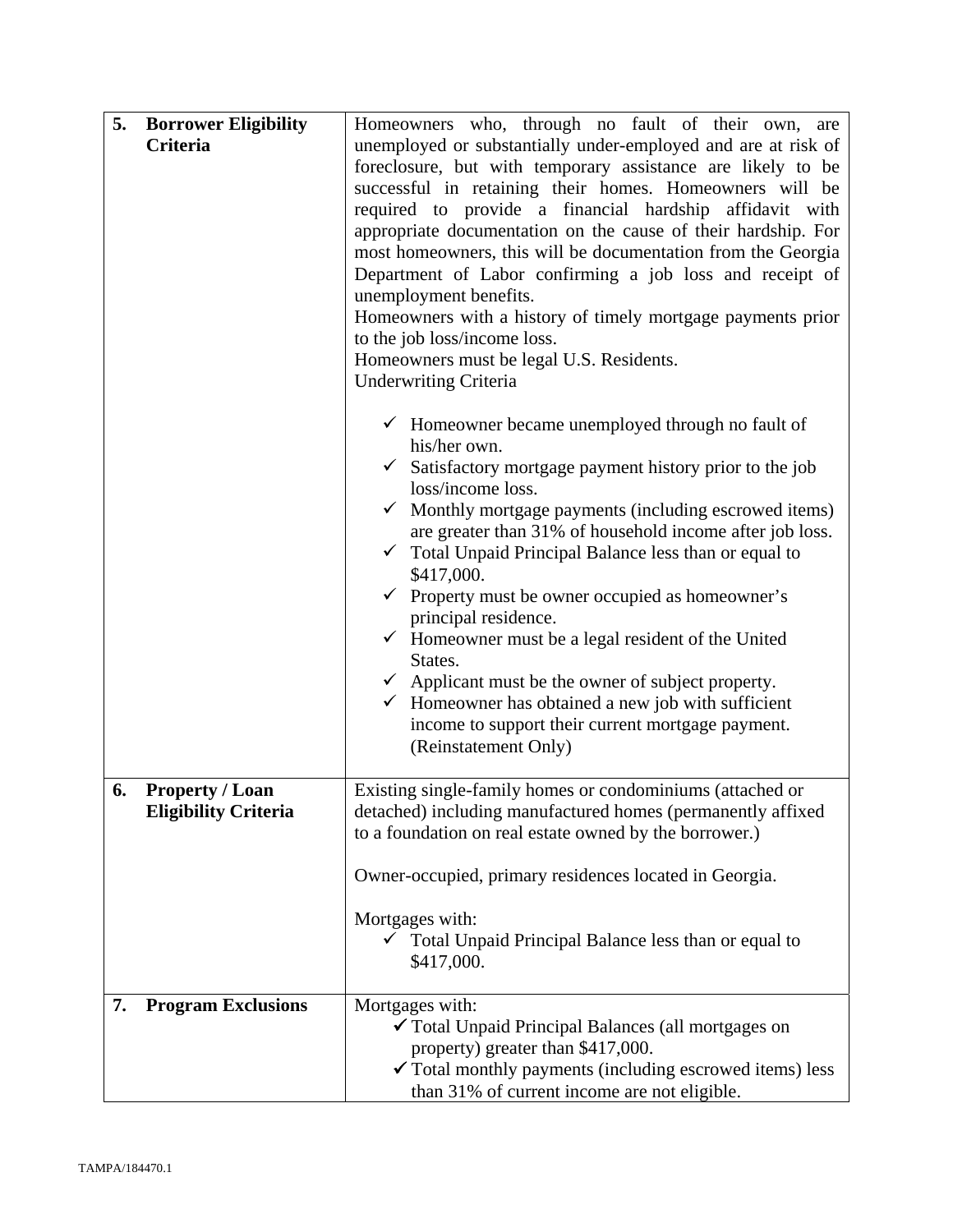|                                                 | Manufactured homes that are not considered real property.                                                                                                                                                                                                                                                                                                                                                                                                                                                                                                                                                                 |
|-------------------------------------------------|---------------------------------------------------------------------------------------------------------------------------------------------------------------------------------------------------------------------------------------------------------------------------------------------------------------------------------------------------------------------------------------------------------------------------------------------------------------------------------------------------------------------------------------------------------------------------------------------------------------------------|
|                                                 | Homeowners who are non-legal U.S. residents.                                                                                                                                                                                                                                                                                                                                                                                                                                                                                                                                                                              |
| <b>Structure of Assistance</b><br>8.            | 5 year, 0% interest, non-recourse, deferred-payment, forgivable,<br>subordinate loan. A forgiveness clause will reduce the loan<br>amount by 20% per year for 5 years. The 5-year term begins the<br>month following the final assistance payment to the borrower.<br>The loan will only be repaid if the borrower sells or refinances<br>the property before the period expires and there are equity<br>proceeds from the sale available to pay towards the portion of<br>the loan that has not yet been forgiven. At the end of the 5<br>years, the note will be considered satisfied and the lien will be<br>released. |
|                                                 | If the property is sold and does not generate proceeds sufficient<br>to repay the entire note, the portion of the note remaining unpaid<br>after the proceeds are applied will be forgiven.                                                                                                                                                                                                                                                                                                                                                                                                                               |
|                                                 | The loan will be in the form of a subordinate mortgage<br>evidenced by a promissory note and secured by a deed on the<br>property. Borrowers will be required to sign and acknowledge<br>the program guidelines via written agreement.                                                                                                                                                                                                                                                                                                                                                                                    |
|                                                 | Any funds returned according to established program guidelines<br>will be recaptured and used to assist additional homeowners<br>through December 31, 2017. After December 31, 2017, all<br>remaining and recaptured funds will be returned to Treasury.                                                                                                                                                                                                                                                                                                                                                                  |
| 9.<br><b>Per Household</b><br><b>Assistance</b> | The maximum household assistance amount is the total of 18<br>times the monthly mortgage payment (including escrowed<br>items.)                                                                                                                                                                                                                                                                                                                                                                                                                                                                                           |
|                                                 | GHFA expects the average loan amount will be \$16,750.                                                                                                                                                                                                                                                                                                                                                                                                                                                                                                                                                                    |
|                                                 | The Reinstatement Assistance is not separately capped, but the<br>assistance may only cover prior periods of unemployment or<br>substantial underemployment.                                                                                                                                                                                                                                                                                                                                                                                                                                                              |
| 10. Duration of Assistance                      | Up to 18 months or until the homeowner secures adequate<br>employment (sufficient to pay the mortgage payment with 31%)<br>of total income) plus two months, whichever is less.                                                                                                                                                                                                                                                                                                                                                                                                                                           |
|                                                 | The homeowner may continue to receive assistance for up to 2<br>months after reemployment (not to exceed 18 months in total.)                                                                                                                                                                                                                                                                                                                                                                                                                                                                                             |